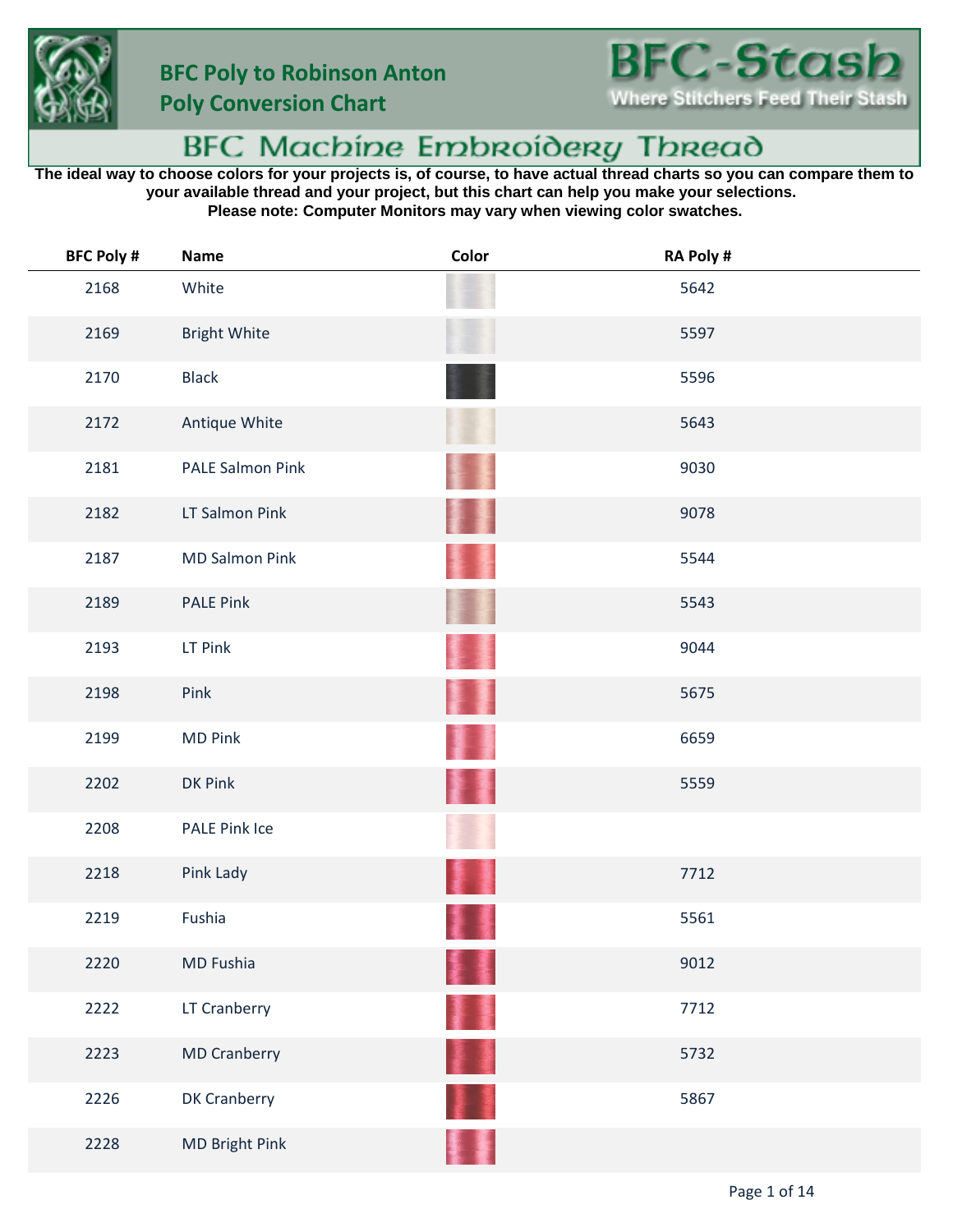| <b>BFC Poly #</b> | <b>Name</b>              | Color | <b>RA Poly #</b> |
|-------------------|--------------------------|-------|------------------|
| 2235              | <b>MD Desert Rose</b>    |       |                  |
| 2241              | MD Bright Plum           | 를     | 5797             |
| 2243              | DK Bright Plum           |       |                  |
| 2245              | DK Fushia                | 麠     | 5804             |
| 2247              | DK Burgandy              |       |                  |
| 2250              | <b>PLST Peach</b>        |       | 5677             |
| 2253              | LT Peach                 |       | 5553             |
| 2256              | MD Peach                 |       | 5594             |
| 2260              | DK Peach                 |       |                  |
| 2270              | <b>DK Salmon Pink</b>    |       | 5544             |
| 2271              | <b>MD Pink Carnation</b> |       | 5537             |
| 2275              | <b>DK Pink Carnation</b> |       |                  |
| 2278              | Ruby Red                 |       | 9006             |
| 2283              | DK Red Rust              |       | 5581             |
| 2287              | <b>DKST Burgandy</b>     |       | 5549             |
| 2291              | <b>Bright Red</b>        |       |                  |
| 2295              | Cherry Red               |       | 5563             |
| 2297              | Satin Red                |       | 9170             |
| 2303              | DK Satin Red             |       | 5568             |
| 2306              | <b>DKST Satin Red</b>    | H     | 5549             |
| 2307              | <b>Red Wine</b>          | ŧ,    | 5807             |
| 2315              | <b>Brandy</b>            | 僵     | 7706             |
| 2317              | MD Burgandy              |       | 5568             |
| 2320              | <b>Desert Rose</b>       |       | 9025             |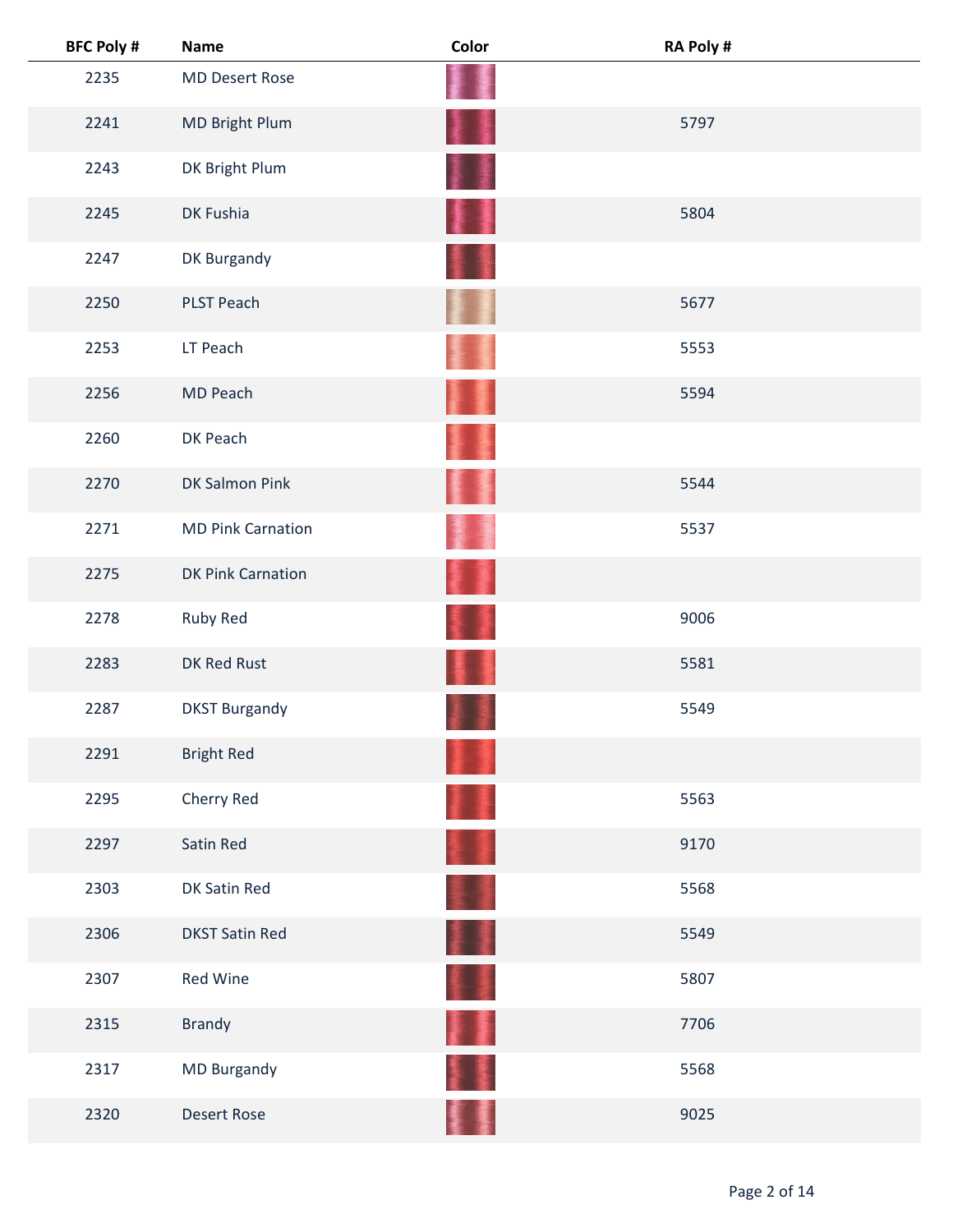| <b>BFC Poly #</b> | <b>Name</b>               | Color | RA Poly # |
|-------------------|---------------------------|-------|-----------|
| 2331              | LT Fushia                 |       | 5809      |
| 2342              | <b>Black Wine</b>         |       | 5676      |
| 2368              | <b>PALE Yellow</b>        |       | 9018      |
| 2371              | LT Yellow                 |       | 5625      |
| 2376              | Yellow                    |       | 5762      |
| 2379              | <b>Buttered Popcorn</b>   |       | 5626      |
| 2380              | Buttercup                 |       | 9001      |
| 2385              | <b>Bright Yellow</b>      |       |           |
| 2388              | <b>PALE Mellow Yellow</b> |       | 5616      |
| 2390              | LT Buttered Popcorn       |       | 9014      |
| 2403              | <b>Bright Popcorn</b>     |       | 5762      |
| 2410              | LT Mock Orange            |       |           |
| 2411              | LT Apricot                |       | 5616      |
| 2412              | <b>MD Apricot</b>         |       | 5709      |
| 2413              | Apricot                   |       | 5513      |
| 2414              | DK Apricot                |       |           |
| 2416              | MD Mock Orange            |       |           |
| 2426              | <b>DKST Apricot</b>       |       |           |
| 2428              | PALE Peach Fuzz           |       | 9049      |
| 2430              | MD Peach Fuzz             |       |           |
| 2433              | LT Melon                  |       | 5553      |
| 2435              | Melon                     |       | 7812      |
| 2437              | DK Melon                  |       | 9058      |
| 2451              | Bright orange             |       |           |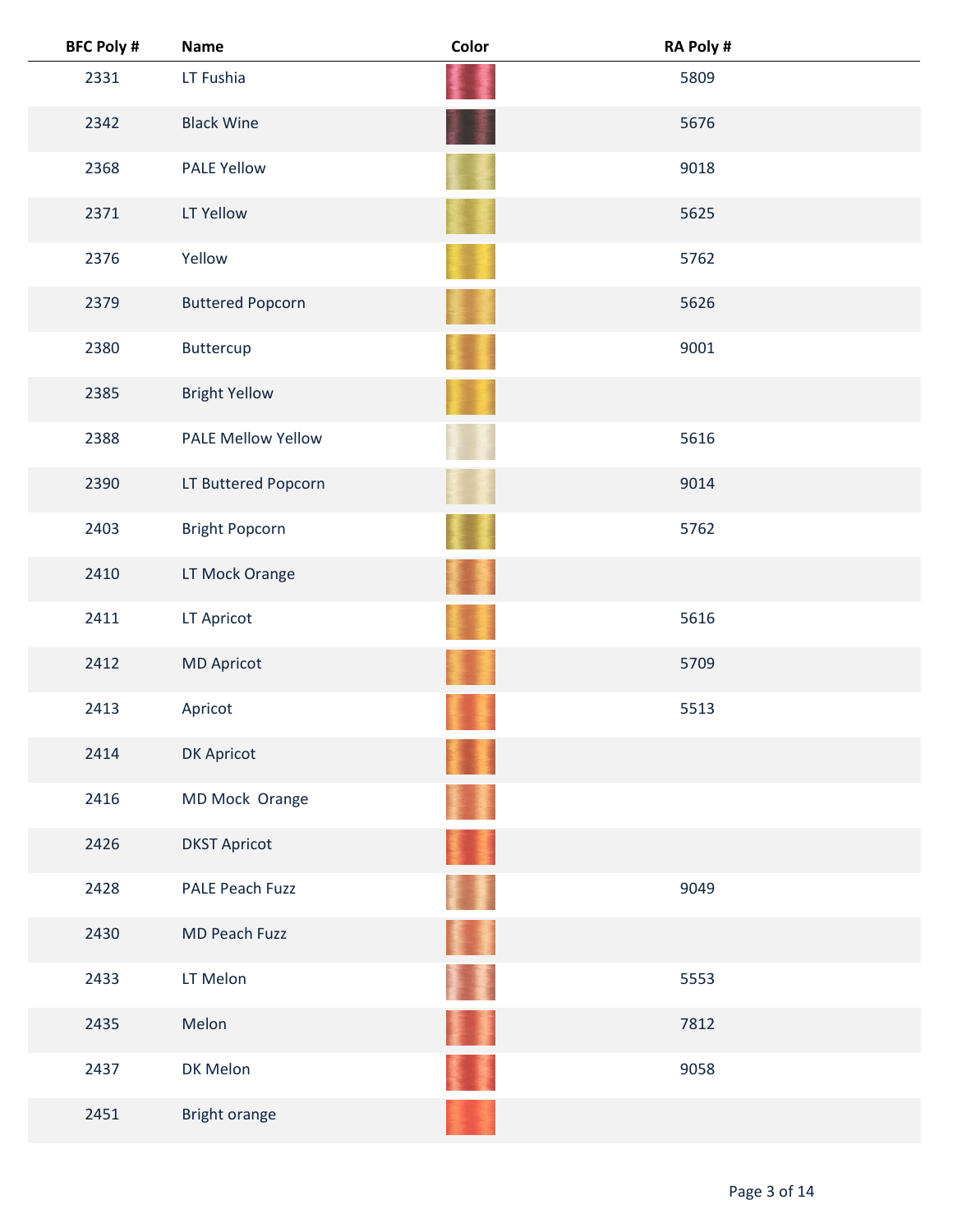| <b>BFC Poly #</b> | <b>Name</b>       | Color | RA Poly # |
|-------------------|-------------------|-------|-----------|
| 2454              | Orange            |       | 5518      |
| 2455              | Sunset Orange     |       | 5769      |
| 2458              | Red Orange        |       | 9072      |
| 2465              | DK Red Orange     |       |           |
| 2468              | PLST Salmon       |       | 5677      |
| 2473              | PALE Salmon       |       |           |
| 2484              | Terra Cotta       |       | 9506      |
| 2490              | <b>Beige</b>      |       | 5635      |
| 2499              | LT Rose Taupe     |       |           |
| 2504              | LT Terra Cotta    |       | 5531      |
| 2508              | <b>PLST Mink</b>  |       |           |
| 2509              | LT Mink           |       | 5532      |
| 2513              | LT Salmon         |       | 9045      |
| 2514              | <b>MD Salmon</b>  |       |           |
| 2515              | LT Rose           |       | 5795      |
| 2521              | MD Ash Rose       | ł     |           |
| 2545              | LT Ash Rose       |       |           |
| 2546              | DK Ash Rose       | 91    | 5549      |
| 2552              | <b>PALE Cameo</b> |       | 5677      |
| 2553              | <b>Bisque</b>     | Ħ     |           |
| 2567              | DK Brick          | 11    | 5552      |
| 2572              | PALE Mauve Gray   |       |           |
| 2575              | PALE Gray         |       | 9095      |
| 2581              | <b>MD Mauve</b>   |       | 5722      |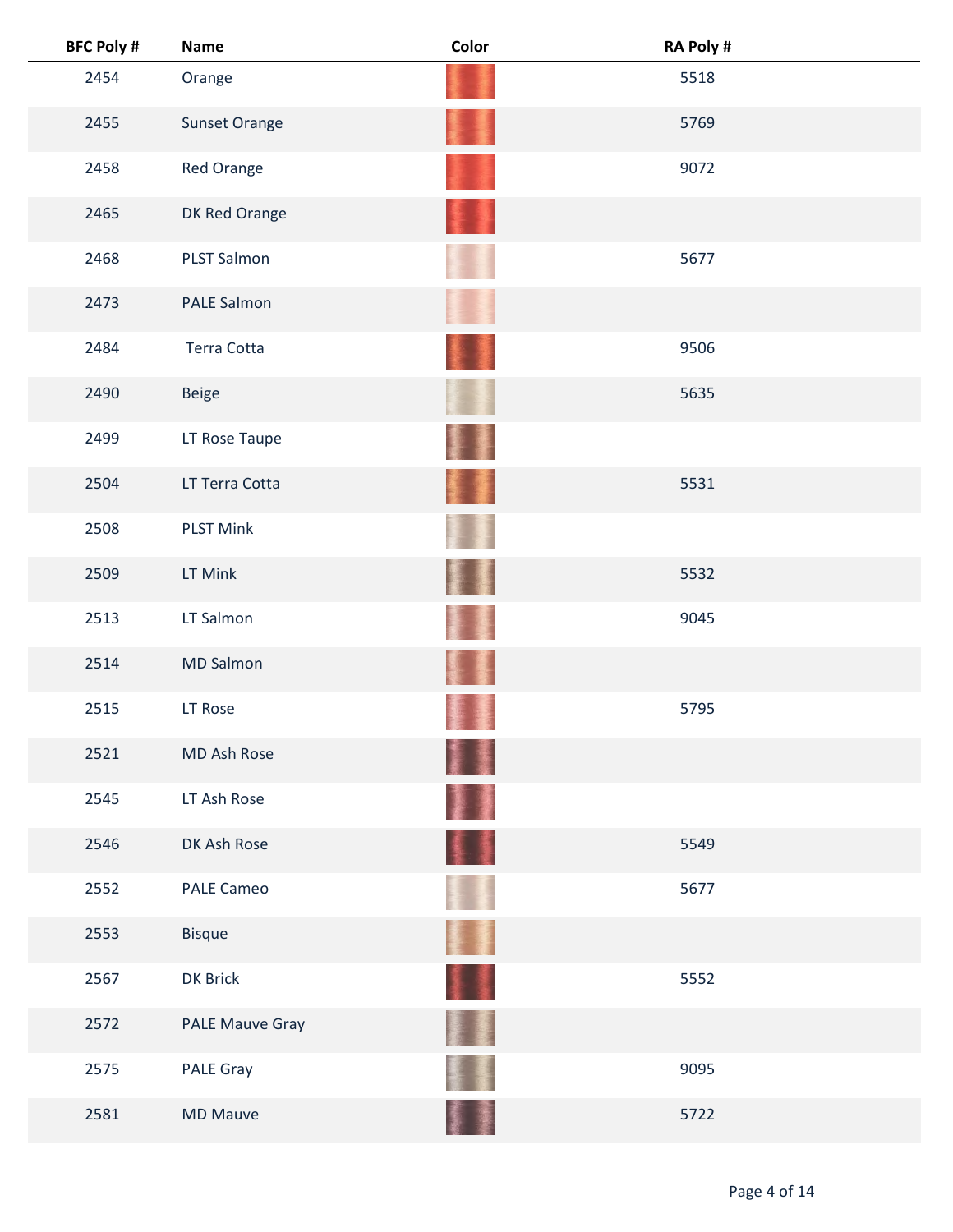| <b>BFC Poly #</b> | <b>Name</b>         | Color | RA Poly # |
|-------------------|---------------------|-------|-----------|
| 2586              | Mahogany            |       | 5676      |
| 2602              | Eggplant            |       |           |
| 2606              | DK Mauve            |       |           |
| 2611              | Nutmeg              | J     |           |
| 2630              | LT Sandstone        |       | 5636      |
| 2642              | Chestnut            |       |           |
| 2656              | Warm Sand           |       | 5870      |
| 2657              | <b>Mustard Gold</b> |       | 5632      |
| 2675              | <b>PALE Rust</b>    |       | 5638      |
| 2689              | Ecru                |       | 5776      |
| 2690              | <b>PALE Ecru</b>    |       | 5635      |
| 2693              | LT Ecru             |       | 5776      |
| 2695              | DK Honey            |       | 5789      |
| 2709              | LT Putty            |       | 5635      |
| 2721              | <b>Bright Rust</b>  |       | 5589      |
| 2729              | <b>MD Putty</b>     |       | 5699      |
| 2731              | Hemp                |       | 5870      |
| 2745              | <b>MD Chestnut</b>  | 葦澤    | 5702      |
| 2747              | DK Chestnut         |       |           |
| 2748              | Taupe               | S E   | 5524      |
| 2751              | <b>PALE Gold</b>    |       | 5564      |
| 2756              | DK Mustard Gold     |       | 9165      |
| 2758              | <b>MD Rust</b>      |       |           |
| 2759              | DK Taupe            |       |           |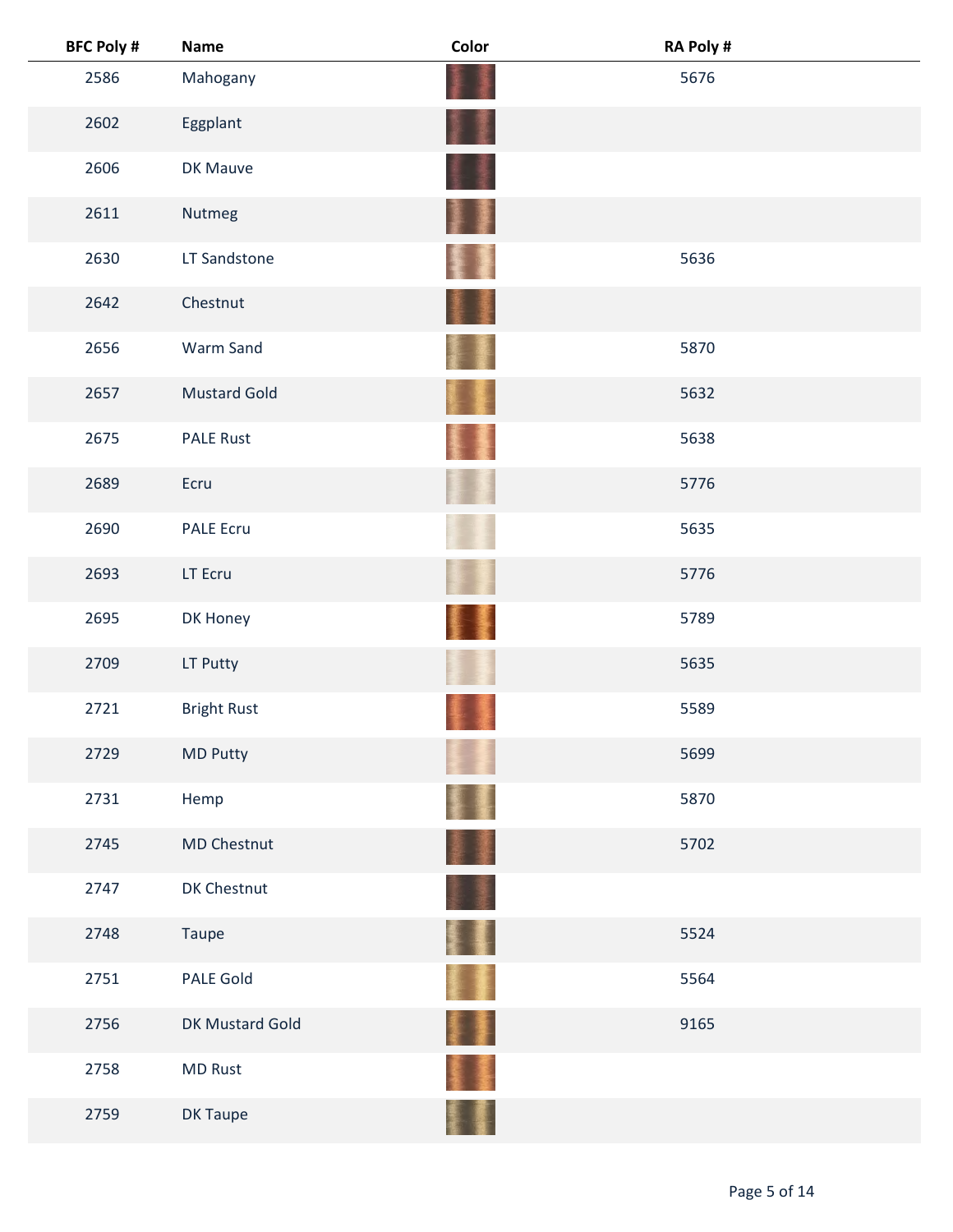| <b>BFC Poly #</b> | <b>Name</b>              | Color         | <b>RA Poly #</b> |
|-------------------|--------------------------|---------------|------------------|
| 2760              | MD Taupe                 |               | 9133             |
| 2765              | <b>DKST Camel</b>        | <b>I</b><br>耋 |                  |
| 2768              | Camel                    | 橐             | 5774             |
| 2772              | LT Golden Brown          | H             |                  |
| 2781              | Golden Mink              |               | 5815             |
| 2783              | DK Earth                 |               | 5637             |
| 2784              | <b>DKST Earth</b>        |               |                  |
| 2793              | <b>PALE Mink</b>         | ł             | 5532             |
| 2802              | Golden Brown             |               |                  |
| 2808              | Mink                     | 墨             | 9128             |
| 2809              | <b>MD Mink</b>           |               |                  |
| 2817              | DK Mink                  |               | 9087             |
| 2818              | <b>DKST Mink</b>         |               |                  |
| 2819              | <b>DKST Reddish Mink</b> |               |                  |
| 2821              | DK Reddish Mink          |               | 5637             |
| 2828              | Wheat                    |               |                  |
| 2829              | Yellow wheat             |               | 9014             |
| 2830              | LT Amber                 | <b>A</b>      |                  |
| 2831              | MD Amber                 | ò             |                  |
| 2832              | Golden Amber             | Į.            | 5631             |
| 2833              | DK Golden Amber          | 重畫            | 9050             |
| 2834              | <b>Harvest Gold</b>      | 重量            | 5770             |
| 2852              | LT Green Amber           |               | 9005             |
| 2862              | <b>Bronze Brown</b>      |               |                  |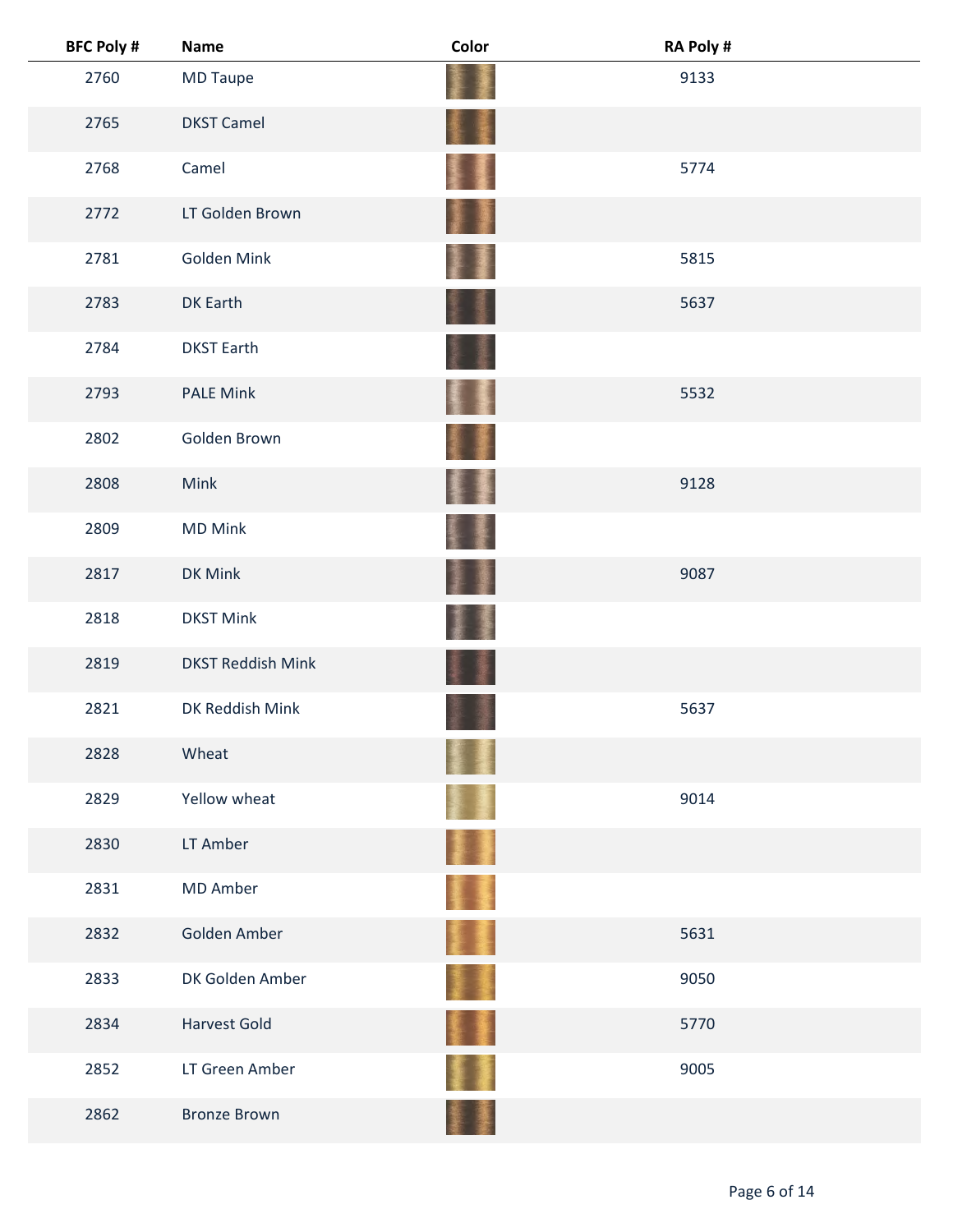| <b>BFC Poly #</b> | <b>Name</b>             | Color | RA Poly # |  |
|-------------------|-------------------------|-------|-----------|--|
| 2870              | <b>PALE Olive</b>       |       | 9035      |  |
| 2873              | LT Olive                |       | 9084      |  |
| 2881              | MD Olive                |       | 9124      |  |
| 2899              | DK Olive                |       | 5843      |  |
| 2906              | Loden Green             |       | 9122      |  |
| 2911              | <b>PLST Aloe</b>        |       |           |  |
| 2913              | <b>PALE Aloe</b>        |       |           |  |
| 2924              | <b>DK Moss</b>          |       |           |  |
| 2926              | <b>DKST Green Gray</b>  |       |           |  |
| 2928              | <b>PALE Sage</b>        |       |           |  |
| 2934              | LT Sage                 |       | 9129      |  |
| 2943              | DK Yellow Green         |       | 5617      |  |
| 2945              | <b>DKST Sage</b>        |       | 7711      |  |
| 2949              | Sage Tint White         |       | 9028      |  |
| 2970              | <b>Basil</b>            |       | 5502      |  |
| 2972              | <b>Gray Basil</b>       |       |           |  |
| 3008              | LT Smoke Green          |       | 5578      |  |
| 3009              | MD Smoke Green          |       |           |  |
| 3013              | DK Smoke Green          |       | 5692      |  |
| 3014              | <b>DKST Smoke Green</b> |       | 5755      |  |
| 3023              | <b>DKST Pine Green</b>  |       | 5760      |  |
| 3028              | PLST Smoke green        |       |           |  |
| 3032              | <b>PALE Smoke Green</b> |       |           |  |
| 3034              | LT Spruce               |       | 9092      |  |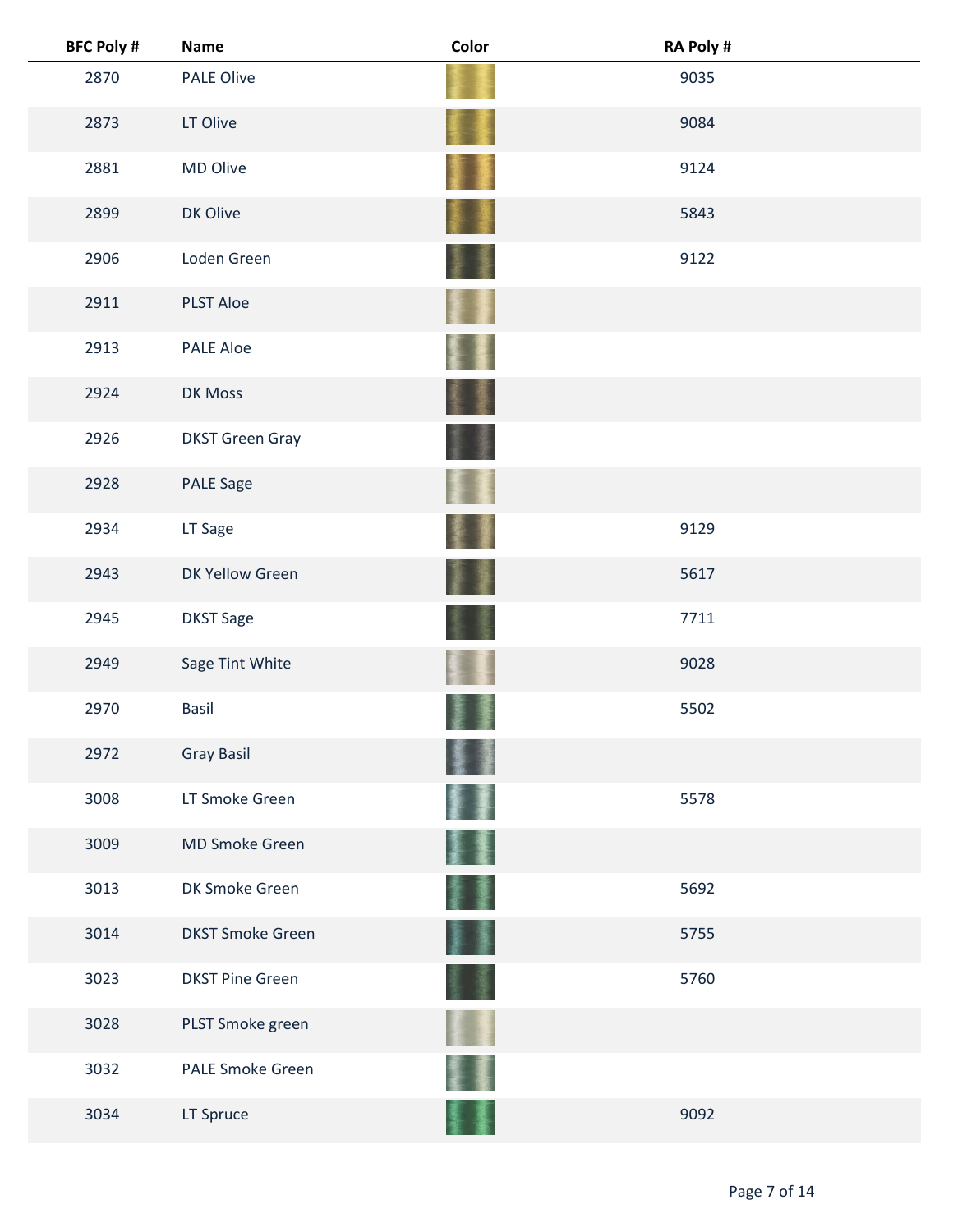| <b>BFC Poly #</b> | <b>Name</b>              | Color  | RA Poly # |
|-------------------|--------------------------|--------|-----------|
| 3035              | MD Spruce                |        | 5584      |
| 3038              | DK Spruce                |        | 5584      |
| 3049              | LT Jade                  |        | 9106      |
| 3050              | MD Aqua Green            |        | 5611      |
| 3059              | <b>DKST Aqua Green</b>   |        | 5748      |
| 3060              | LT Aqua Green            |        |           |
| 3069              | MD Jade                  |        | 5611      |
| 3072              | DK Jade                  |        | 9091      |
| 3075              | DK Aqua Green            |        | 5612      |
| 3080              | <b>DK Emerald</b>        |        | 5751      |
| 3082              | <b>Bright Aqua</b>       |        | 5792      |
| 3092              | LT Moss                  |        | 5538      |
| 3096              | PALE Jade                |        | 9106      |
| 3105              | Pine Green               |        | 5812      |
| 3110              | <b>PLST Moss</b>         |        | 9149      |
| 3113              | Moss                     |        |           |
| 3116              | <b>MD Moss</b>           |        | 9108      |
| 3130              | <b>PALE Mint</b>         | 鼍      |           |
| 3133              | LT Mint                  | ı      |           |
| 3136              | Spearmint                | 屢<br>ţ | 7710      |
| 3142              | <b>DKST Grass Green</b>  |        |           |
| 3145              | <b>DKST Moss</b>         |        | 5623      |
| 3148              | <b>PLST Lime</b>         |        | 9018      |
| 3159              | <b>PALE Spring Green</b> |        |           |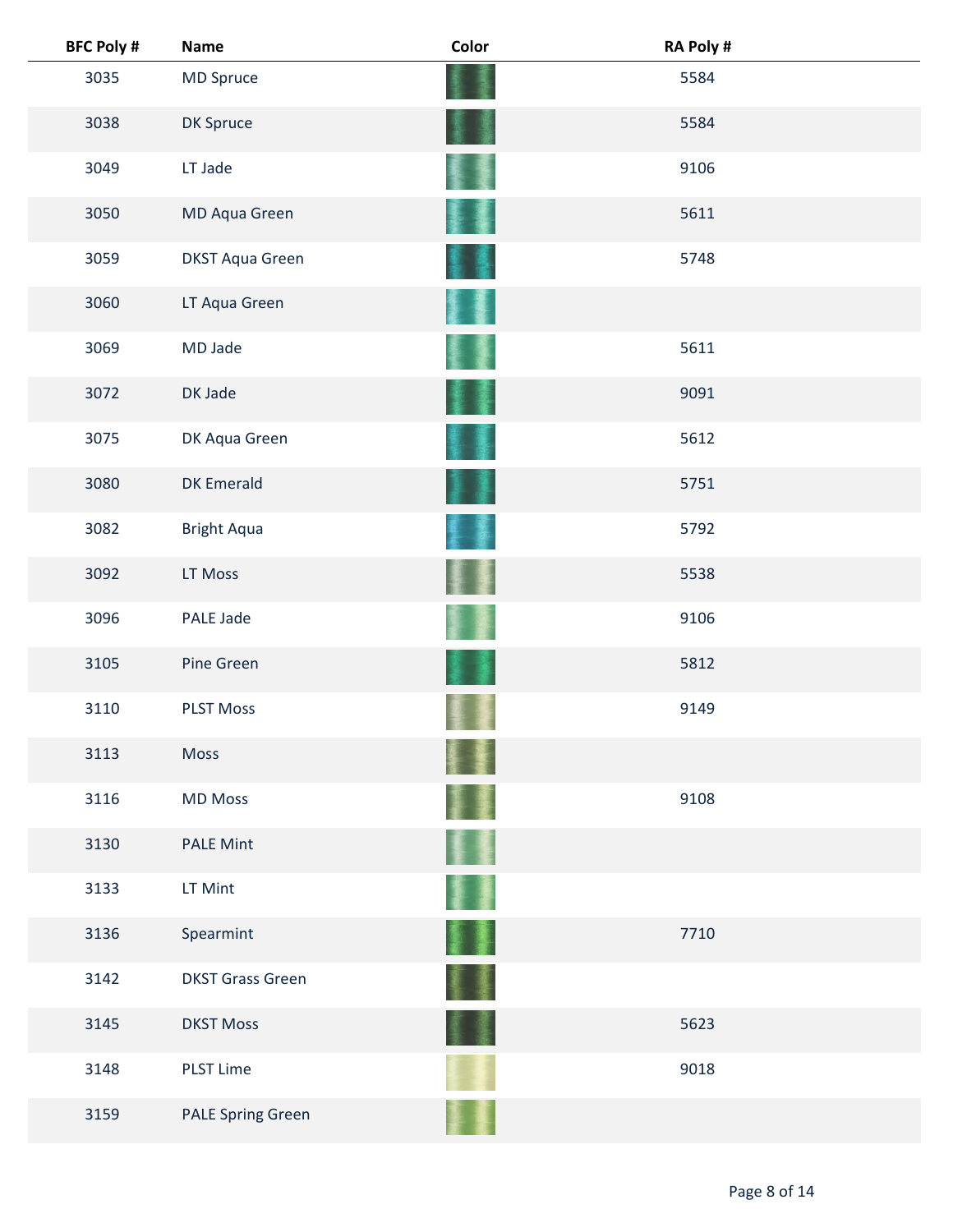| <b>BFC Poly #</b> | <b>Name</b>              | Color  | <b>RA Poly#</b> |  |
|-------------------|--------------------------|--------|-----------------|--|
| 3160              | <b>MD Spring Green</b>   |        |                 |  |
| 3161              | Spring Green             |        |                 |  |
| 3166              | DK Spring Green          |        | 5526            |  |
| 3167              | <b>DKST Spring Green</b> |        | 5540            |  |
| 3174              | LT Lime                  |        |                 |  |
| 3176              | MD Lime                  |        | 5756            |  |
| 3178              | <b>PALE Grass Green</b>  |        |                 |  |
| 3185              | MD Grass Green           |        | 5529            |  |
| 3186              | Dk Lime                  |        | 5842            |  |
| 3194              | <b>Blue Green</b>        | 廔<br>J | 9145            |  |
| 3200              | <b>MD Mint</b>           |        |                 |  |
| 3201              | DK Mint                  |        |                 |  |
| 3204              | <b>MD Shamrock Green</b> |        | 9091            |  |
| 3206              | DK Shamrock Green        |        | 9092            |  |
| 3211              | <b>MD Yellow Green</b>   |        | 5579            |  |
| 3218              | Md Loden Green           |        |                 |  |
| 3225              | DK Loden Green           |        | 9151            |  |
| 3235              | LT Grass Green           |        | 5756            |  |
| 3238              | Dk Grass Green           |        | 9152            |  |
| 3250              | <b>PLST Silver</b>       |        | 9083            |  |
| 3254              | MD Sage                  |        | 5521            |  |
| 3263              | <b>DKST Blue Gray</b>    |        |                 |  |
| 3295              | PLST Sea Green           |        | 9101            |  |
| 3299              | <b>Blue Sea Green</b>    |        | 9079            |  |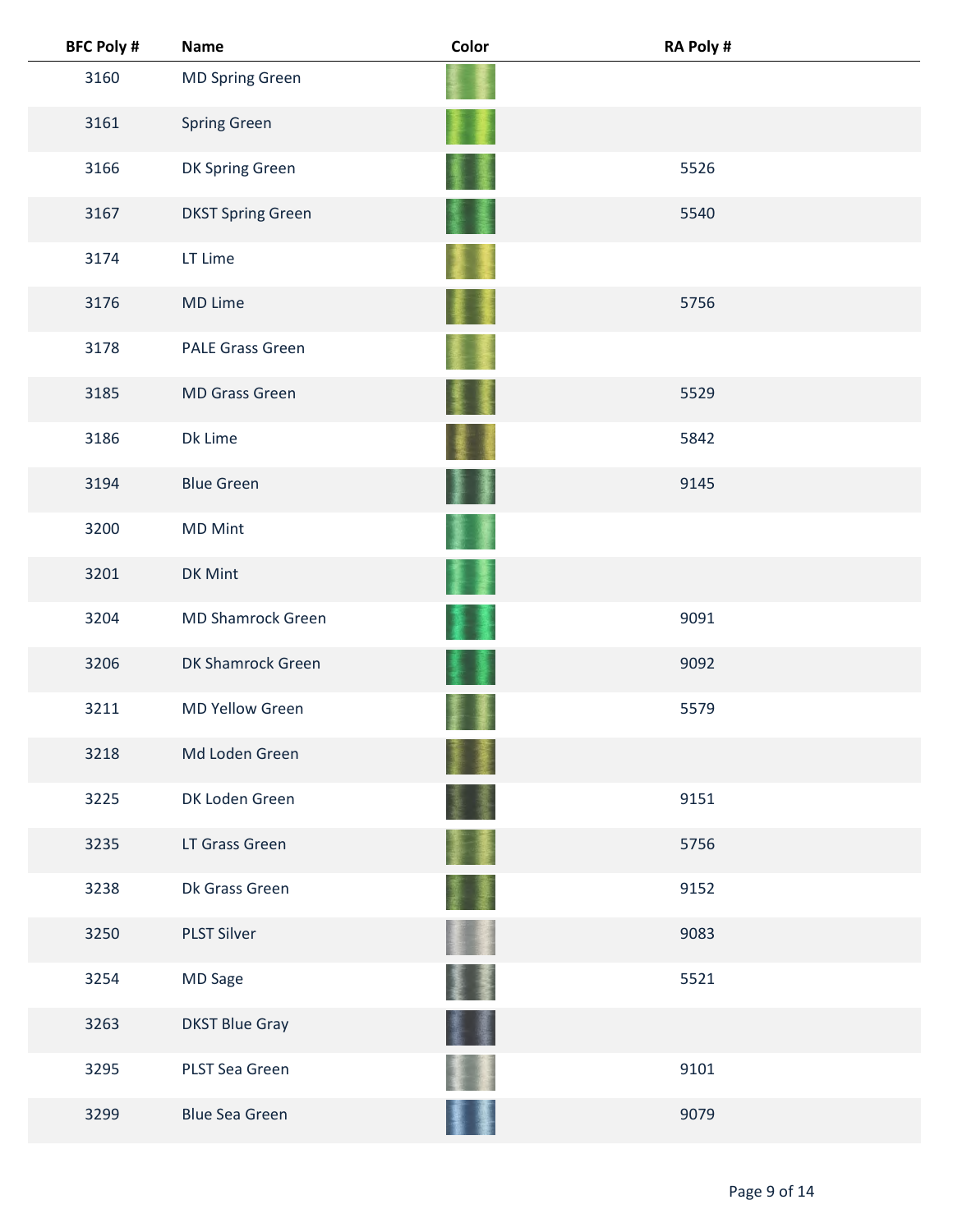| <b>BFC Poly #</b> | <b>Name</b>              | Color   | <b>RA Poly #</b> |
|-------------------|--------------------------|---------|------------------|
| 3321              | MD Sea Green             |         |                  |
| 3324              | <b>DKST Blue Granite</b> |         |                  |
| 3340              | <b>MD Slate</b>          |         | 5517             |
| 3345              | <b>DK Slate</b>          |         |                  |
| 3368              | <b>Silver Tint White</b> |         | 9082             |
| 3369              | <b>Gray Pearl</b>        |         | 9083             |
| 3370              | <b>PALE Mauve Pearl</b>  |         | 9095             |
| 3371              | PALE Cloud Gray          |         |                  |
| 3376              | LT Gray                  |         | 9110             |
| 3379              | <b>Blue Gray Granite</b> |         | 5784             |
| 3380              | <b>Steel Gray</b>        |         | 5707             |
| 3393              | LT Pigeon Gray           |         | 9135             |
| 3398              | DK Pigeon Gray           |         |                  |
| 3408              | PLST Gray                |         | 9083             |
| 3409              | Silver                   |         | 9116             |
| 3412              | MD Pigeon Gray           |         |                  |
| 3413              | MD Gray                  |         | 5802             |
| 3415              | DK Gray                  |         |                  |
| 3416              | LT Pewter                |         |                  |
| 3417              | <b>MD Pewter</b>         | 享<br>美国 | 9099             |
| 3418              | DK Pewter                | J.      |                  |
| 3421              | Purple Ash               |         | 9163             |
| 3427              | <b>DKST Eggplant</b>     |         | 5515             |
| 3429              | <b>PLST Blue</b>         |         | 9029             |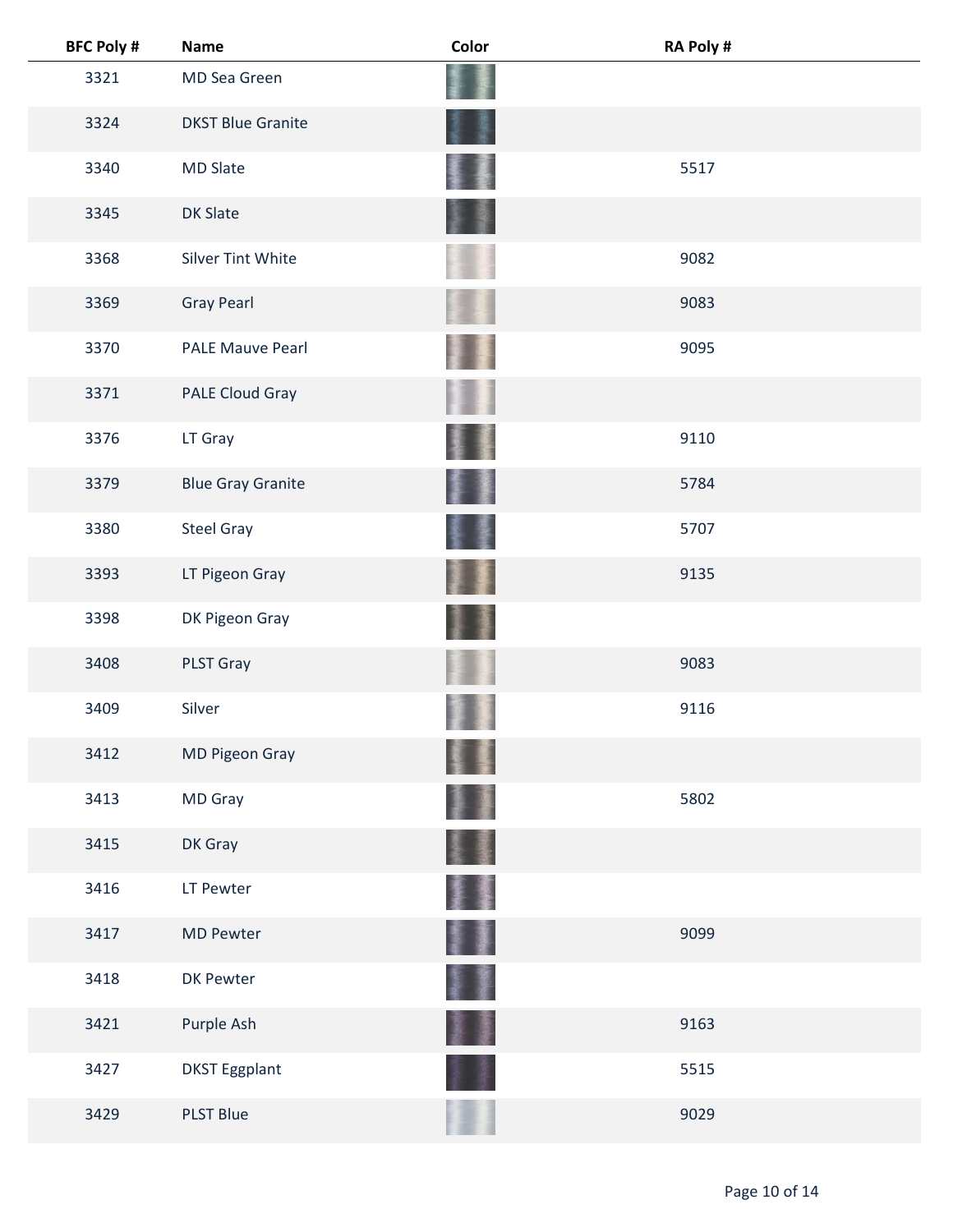| <b>BFC Poly #</b> | <b>Name</b>           | Color | RA Poly # |  |
|-------------------|-----------------------|-------|-----------|--|
| 3431              | <b>PALE Blue</b>      |       | 9089      |  |
| 3437              | Light Denim           |       | 5734      |  |
| 3468              | Light Turquoise       |       | 9060      |  |
| 3471              | Turquoise             |       | 5819      |  |
| 3472              | LT Peacock            |       | 9052      |  |
| 3474              | Peacock               |       | 5689      |  |
| 3479              | Deep Lake             |       | 9104      |  |
| 3486              | Green Blue Storm      |       | 9100      |  |
| 3487              | DK Lagoon             |       | 9100      |  |
| 3507              | <b>DKST Lagoon</b>    |       | 5849      |  |
| 3511              | <b>PALE Teal</b>      |       | 5693      |  |
| 3513              | <b>PALE Teal Blue</b> |       | 5693      |  |
| 3514              | LT Teal               |       | 5752      |  |
| 3520              | <b>MD Teal</b>        |       | 9140      |  |
| 3531              | PALE Aqua             |       | 5618      |  |
| 3532              | LT Aqua               |       |           |  |
| 3542              | DK Teal               |       | 5809      |  |
| 3545              | <b>DKST Teal</b>      |       | 5749      |  |
| 3550              | Aqua Tint White       |       |           |  |
| 3559              | MD Turqoise           |       | 9060      |  |
| 3560              | LT Mediterranean Blue | ł     | 5819      |  |
| 3563              | Dk Turquoise          |       | 9102      |  |
| 3587              | Navy                  |       | 5750      |  |
| 3597              | Light Blue Aster      |       | 5545      |  |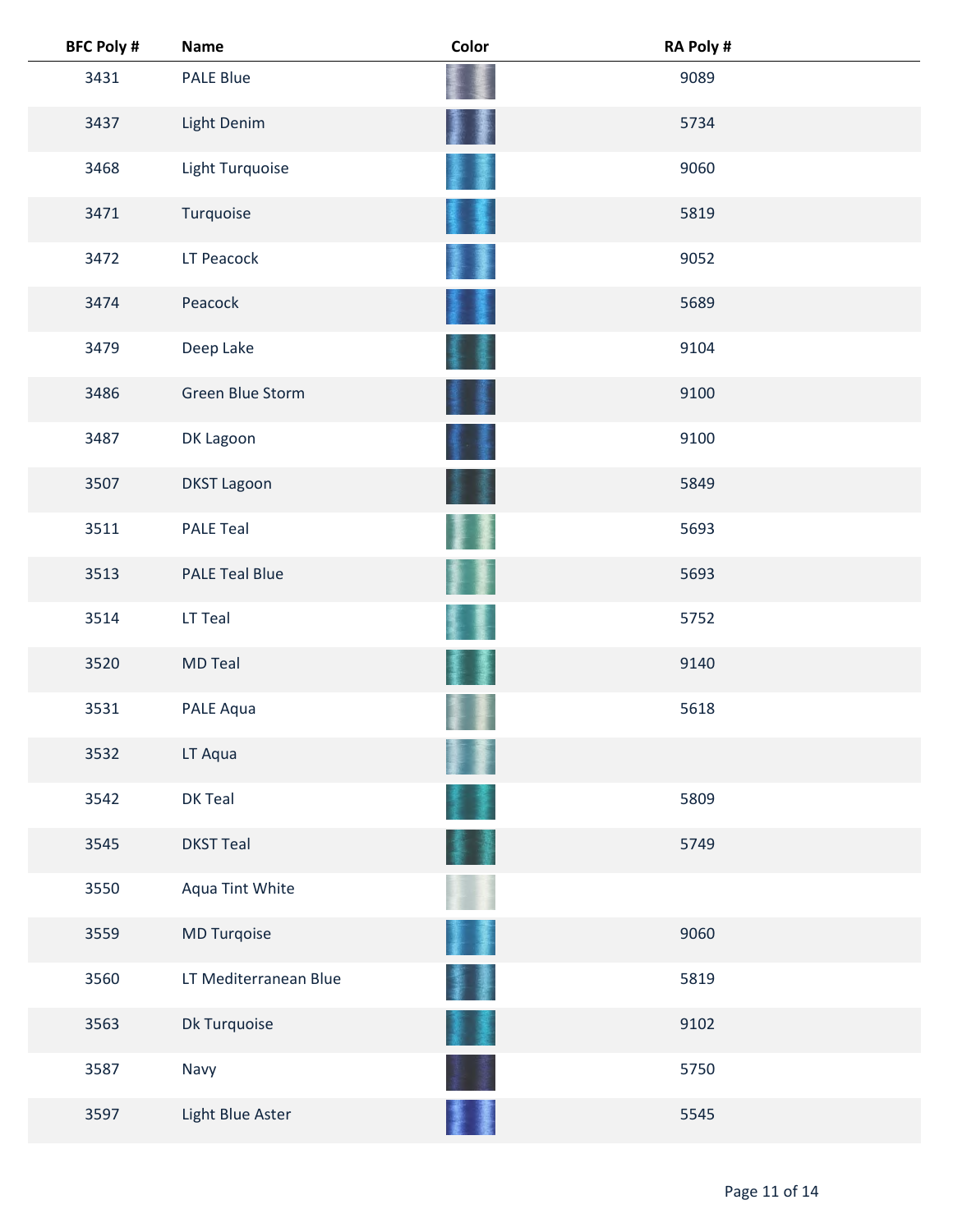| <b>BFC Poly #</b> | <b>Name</b>            | Color | <b>RA Poly #</b> |  |
|-------------------|------------------------|-------|------------------|--|
| 3600              | MD Blue Aster          |       |                  |  |
| 3601              | DK Bright Aster        |       | 5580             |  |
| 3604              | MD Mediterranean Blue  |       | 9081             |  |
| 3606              | DK Mediterranean Blue  |       |                  |  |
| 3620              | French Blue            |       | 5801             |  |
| 3621              | DK Marine Blue         |       |                  |  |
| 3636              | LT Clear Blue          |       |                  |  |
| 3639              | Dusk Blue              |       | 9089             |  |
| 3645              | Marine Blue            |       | 5602             |  |
| 3646              | <b>DKST Navy</b>       |       | 5603             |  |
| 3649              | LT Bright Blue         |       | 5601             |  |
| 3655              | MD Bright Blue         |       | 5520             |  |
| 3660              | DK Bright Blue         |       | 5880             |  |
| 3668              | <b>PALE Clear Blue</b> |       | 9032             |  |
| 3670              | LT Blue                |       | 2600             |  |
| 3674              | <b>PALE Aster Blue</b> |       | 5683             |  |
| 3675              | <b>MD Clear Blue</b>   |       | 5733             |  |
| 3679              | DK Clear Blue          |       | 5684             |  |
| 3688              | Violet Tint White      |       |                  |  |
| 3690              | Light Blue Violet      |       |                  |  |
| 3692              | MD Blue Violet         |       |                  |  |
| 3694              | DK Blue Violet         | ł     | 5587             |  |
| 3704              | DK Heliotrope          |       | 5740             |  |
| 3713              | PALE Eggplant          |       |                  |  |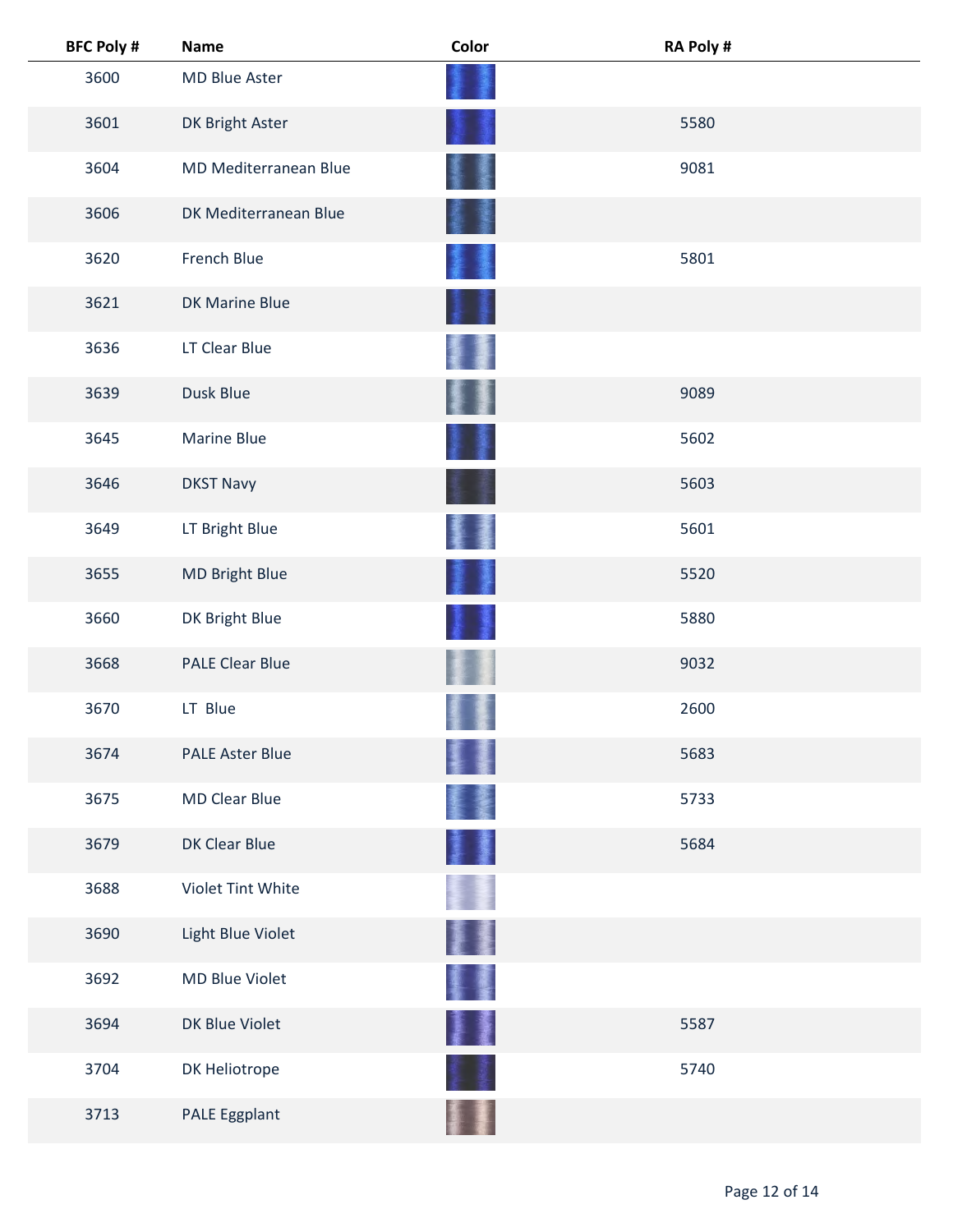| <b>BFC Poly #</b> | <b>Name</b>            | Color               | <b>RA Poly#</b> |  |
|-------------------|------------------------|---------------------|-----------------|--|
| 3714              | MD Eggplant            |                     |                 |  |
| 3721              | LT Purple Sage         |                     |                 |  |
| 3722              | MD Purple Sage         | 蓬                   | 9011            |  |
| 3727              | DK Purple Sage         | 星<br><b>「大阪のある」</b> |                 |  |
| 3728              | Lilac Tint White       |                     |                 |  |
| 3730              | <b>PALE Heather</b>    |                     |                 |  |
| 3731              | LT Lilac               |                     | 9067            |  |
| 3733              | <b>MD Lilac</b>        | 星                   | 9067            |  |
| 3735              | Heather                |                     | 9167            |  |
| 3740              | <b>MD Heather</b>      | 麞<br>漫              |                 |  |
| 3749              | <b>PLST Periwinkle</b> |                     |                 |  |
| 3751              | LT Periwinkle          |                     | 9167            |  |
| 3752              | <b>DK Periwinkle</b>   |                     | 5587            |  |
| 3753              | <b>MD Periwinkle</b>   | 鏖                   | 9049            |  |
| 3756              | <b>DKST Periwinkle</b> |                     |                 |  |
| 3758              | DK Heather             |                     | 9031            |  |
| 3764              | DK Blue Purple         |                     |                 |  |
| 3770              | <b>PALE Lavender</b>   |                     |                 |  |
| 3772              | LT Lavender            | II                  |                 |  |
| 3777              | <b>MD Lavender</b>     | 撃乱 かいしょう            | 9088            |  |
| 3778              | <b>Blue Purple</b>     | II                  | 5681            |  |
| 3783              | Red Purple             | ŧ                   |                 |  |
| 3793              | LT African Violet      |                     |                 |  |
| 3794              | African Violet         |                     | 9019            |  |